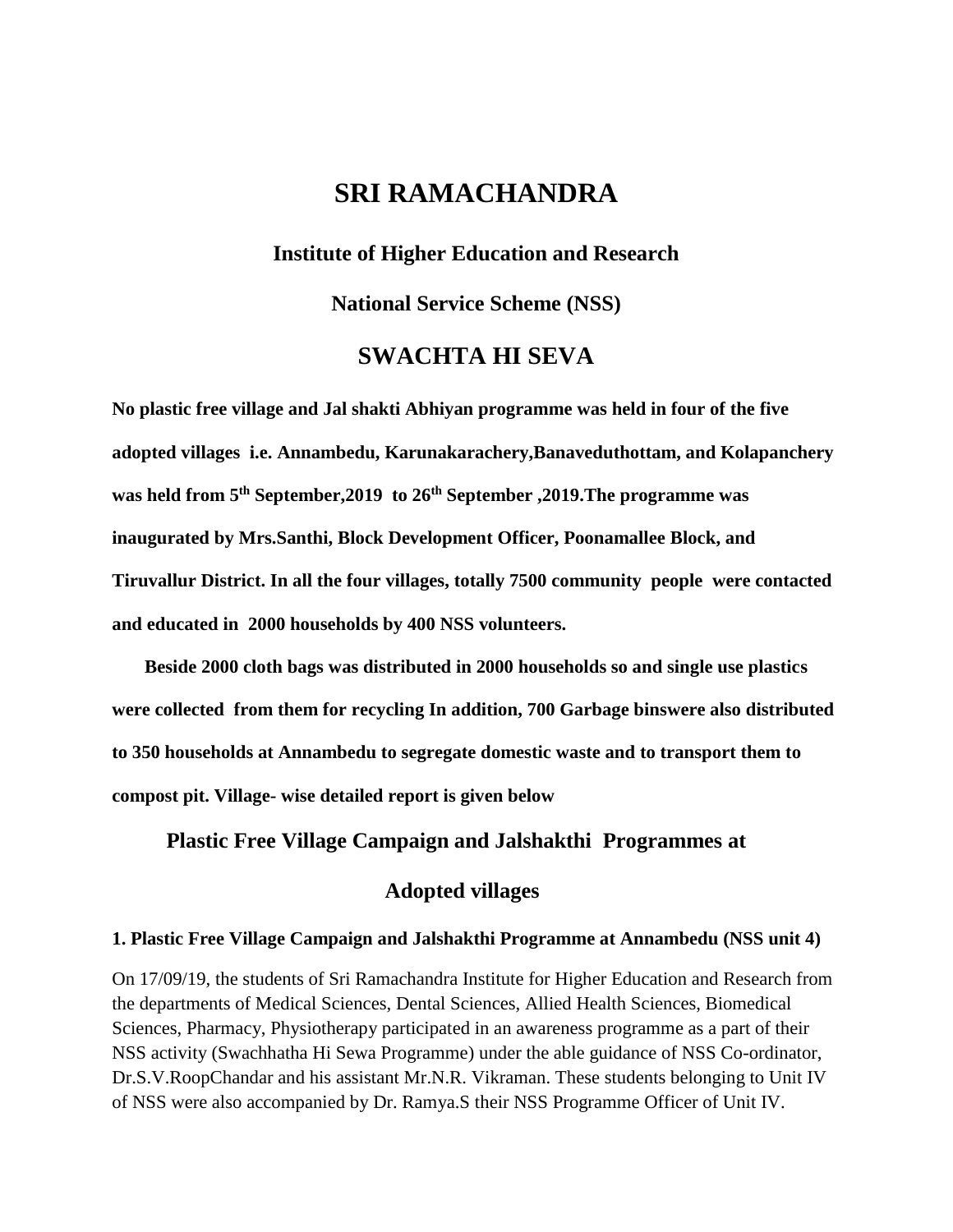About 100 students from the above-mentioned specialties departed from the college campus at around 09:00 AM and reached the venue of Annambedu village of (Ponnamallee block) at 10:00 AM.

The programme began with the inauguration in the presence of the Block Development Officer and NSS Co-ordinator, Dr.S.V.RoopChandar; both of whom enlightened the gathering comprising of village household representatives regarding No Plastic Village and Jal Shakthi Village.

Emphasis was laid on the harmful aspects of using plastics and available alternatives for the same. The judicial use of water and replenishing water bodies within the village were also enunciated effectively. Special Eco-friendly cloth bags designing was undertaken as an initiative by Sri Ramachandra Institute for Higher Education and Research under the guidance of Dr. Roop Chandar. The officers then distributed these cloth bags to the village household representatives present in the gathering.

 Following this the student volunteers of NSS were entrusted the task of distributing the cloth bags to approximately 450 households of Annambedu village after explaining the motive of the no plastic village and collected plastic bags in return for this reinforcing the habit of using cloth bags instead of them. Also, students were asked to spread awareness regarding Jal Shakthi village to the household members.

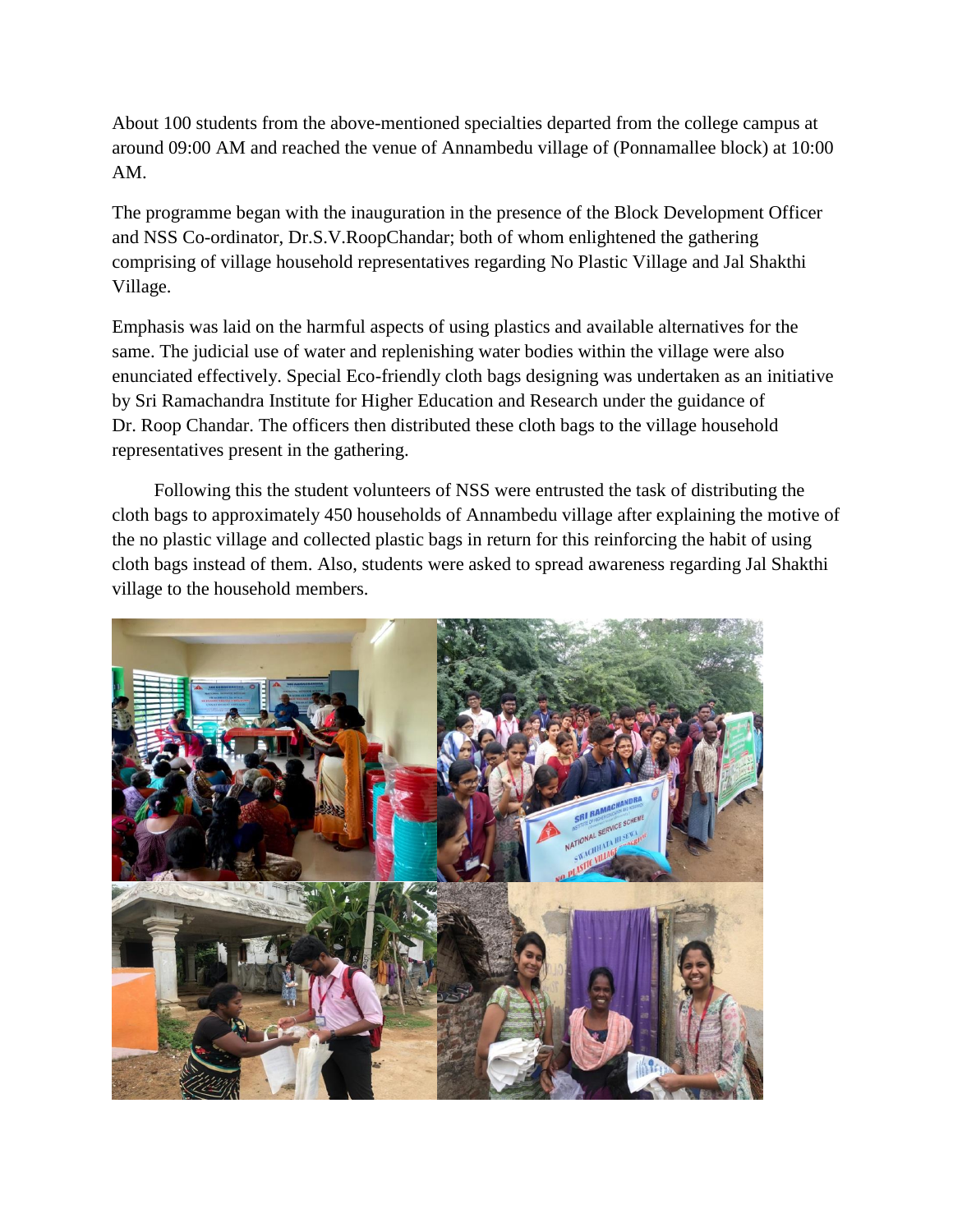The Programme was well received by all the village inhabitants and students departed from the village and reached college at around 12:55 PM in the afternoon.

#### **2. Plastic Free Village Campaign and Jalshakthi Programme at Karunakaracherry NSS-II**

The National Service Scheme of Sri Ramachandra Institute of Higher Education and Research (DU) undertook plastic free village campaign under Swachhata Hi Sewa campaign at Karunakarachery(adopted village) on 24.09.2019 between 9.00 AM and 1.00 PM. 98 student volunteers belonging to Unit II accompanied by NSS Program Co-ordinator,

Assistant co-ordinator and Program Officer Unit II participated in the camp. The volunteers took efforts in making the village plastic free by educating the community about the hazards of using single use plastics. Cloth bags were distributed to each households of the village and single use plastics in the households were collected and send for re-cycling. The Panchayat Secretary of Karunakarachery was very supportive in the execution of all the above activities in the village. Following are the photographs taken during the camp,

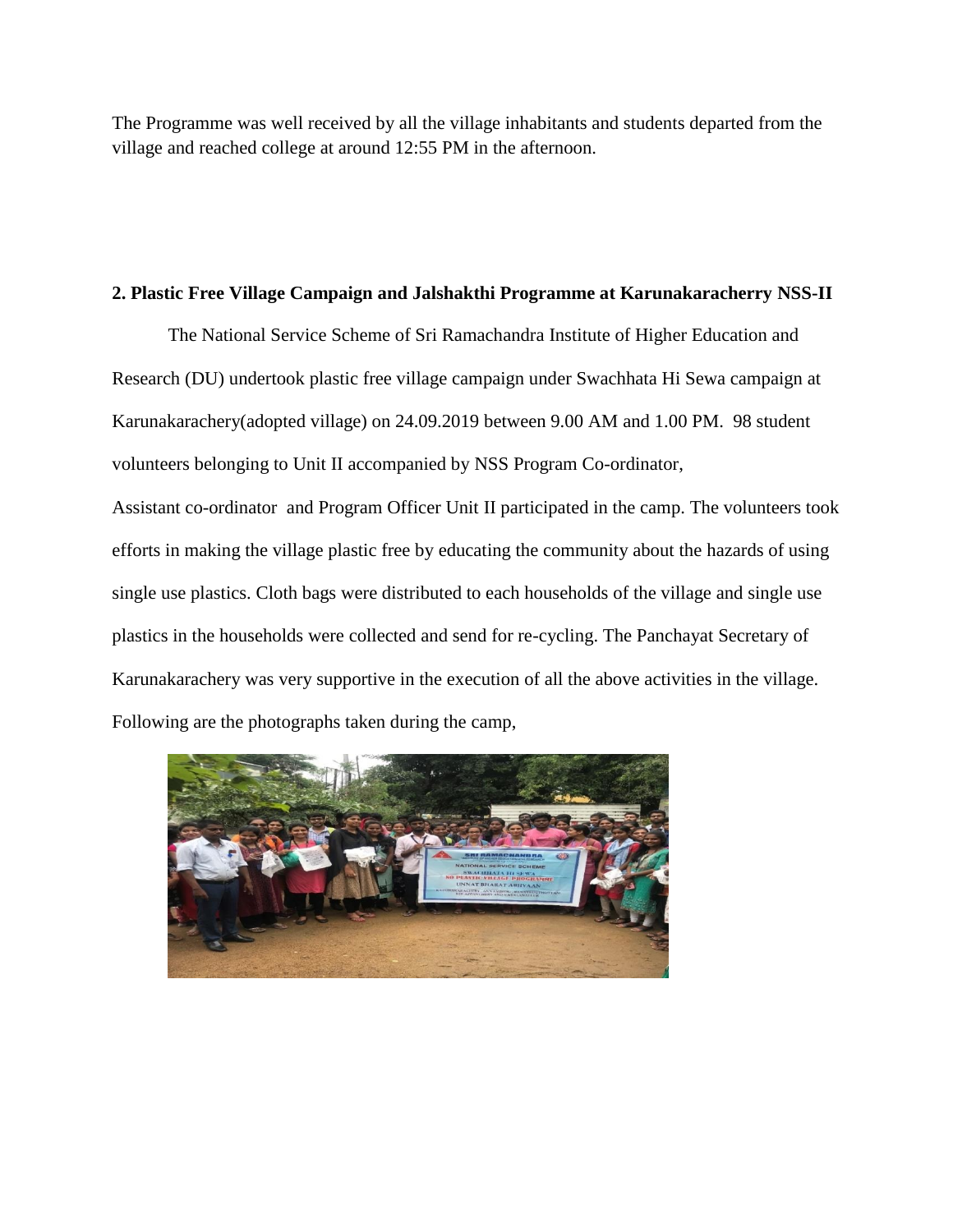

Community people were given awareness on water conservation and the importance of Rain water harvesting

# **3. Plastic Free Village Campaign and Jalshakthi Programme at Banaveduthottam (NSS Unit5)**

The National Service Scheme of Sri Ramachandra Institute of Higher Education and Research organized a special camp in the adopted village, Banaveduthottam, Poonamallee block from 11.09.2019 to 02.10.2019 with the help of Panchayati Department Banaveduthottam. The theme of this program was to give awareness for Plastic Free Village Campaign and Jalshakthi Programme. For this 100 NSS volunteers from Unit-V along with the Deputy Block Development Officer ,program coordinator , (Dr.S.V.Roop chandar), assistant coordinator (Mr.Vikraman) and unit-5 program officer (Dr.R.Gnanasambandan) were participated on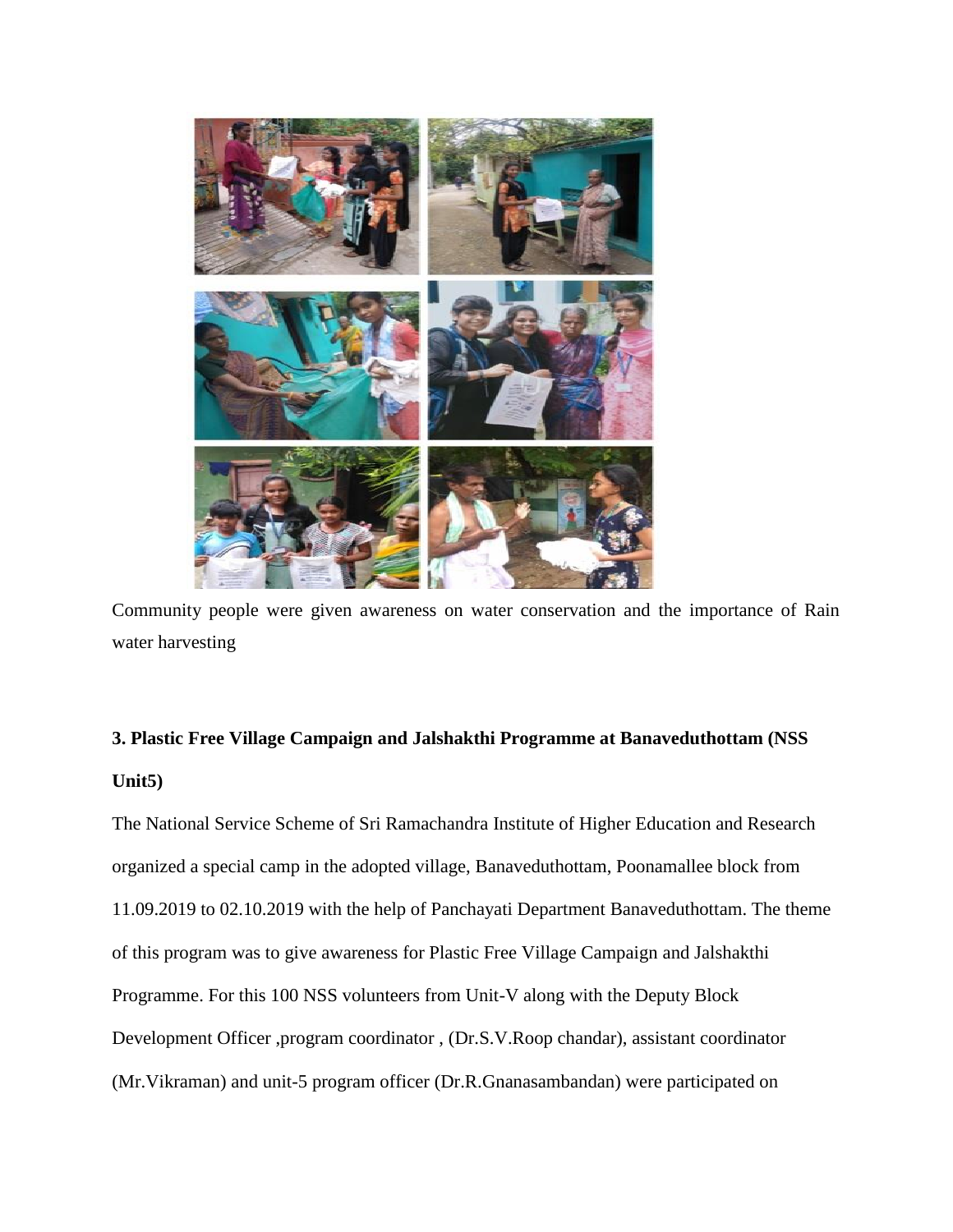26/9/2019 (Thursday). As part of this program, the NSS volunteers collected plastic bags and distributed the bags to around 600 household

People simultaneously, they gave orientation about Water Conservation importance as part of Jalsakhthi Programme



Sri Ramachandra Institute of Higher Education and Research has been implementing through its NSS Units various community projects on Health Care, Sanitation and Environmental Protection under National Service Scheme (Ministry of Youth and Sports, Govt. of India) Swachh Bharat Abhiyan and Unnat Bharat Abhiyan (Ministry of Human Resource Development Govt. of India).

All the programmes are undertaken in the, six of the adopted neighborhood villages Karunakarachery, Annambedu Vayalanallur, Bannaveduthottam, Kolappanchery, and Parivakkam belonging to the Poonamallee block of Thiruvallur District, Tamilnadu.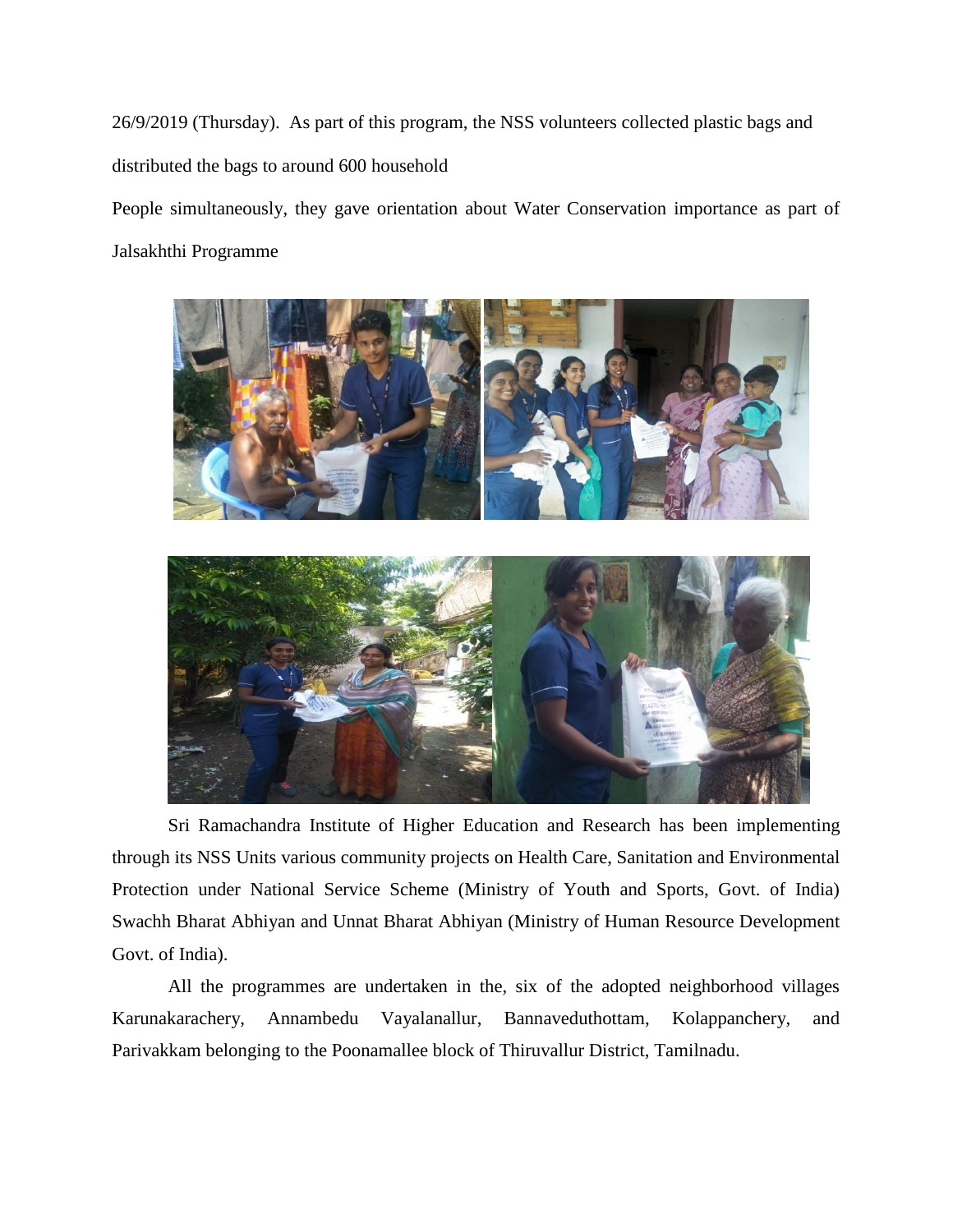In continuum of the programmes undertaken, The National Service Scheme of Sri Ramachandra Institute of Higher Education and Research (DU) undertook Plastic Free Village Campaign and Jalshakthi Village Programme (Water Conservation) under Swachhata Hi Sewa Campaign from 11.09.2019 to 02.10.2019 at its adopted villages (Karunakarancherry, Kolappancherry and Banaveduthottam of Thiruvallur District, Tamilnadu).

In order to make the adopted village a Plastic Free Village, Volunteers educated the community against single use plastics and distributed cloth bags and collected back single use plastics from each household and subsequently sent the same for recycling. Also they collected date about water resources, consumption, water quality and Rain Water Harvesting and Recycling under Jal Shakthi Village Programme.Programme Officers/Department Co ordinators for NSS participated along with their NSS volunteers in the above programmes.

#### **4. Plastic Free Village Campaign and Jalshakthi Programme at Kolappancherry (NSS -3)**

Sri Ramachandra Institute of Higher Education and Research has been implementing through its NSS Units various community projects on Health Care, Sanitation and Environmental Protection under National Service Scheme (Ministry of Youth and Sports, Govt. of India) Swachh Bharat Abhiyan and Unnat Bharat Abhiyan (Ministry of Human Resource Development Govt. of India).

All the programmes are undertaken in the, six of the adopted neighborhood villages Karunakarachery, Annambedu Vayalanallur, Bannaveduthottam, Kolappanchery, and Parivakkam belonging to the Poonamallee block of Thiruvallur District, Tamilnadu.

In continuum of the programmes undertaken, The National Service Scheme of Sri Ramachandra Institute of Higher Education and Research (DU) undertook Plastic Free Village Campaign and Jalshakthi Village Programme (Water Conservation) under Swachhata Hi Sewa Campaign from 11.09.2019 to 02.10.2019 at its adopted villages (Karunakarancherry, Kolappancherry And Banaveduthottam of Thiruvallur District, Tamilnadu).

In order to make the adopted village a Plastic Free Village, Volunteers educated the community against single use plastics and distributed cloth bags and collected back single use plastics from each household and subsequently sent the same for recycling. Also they collected date about water resources, consumption, water quality and Rain Water Harvesting and